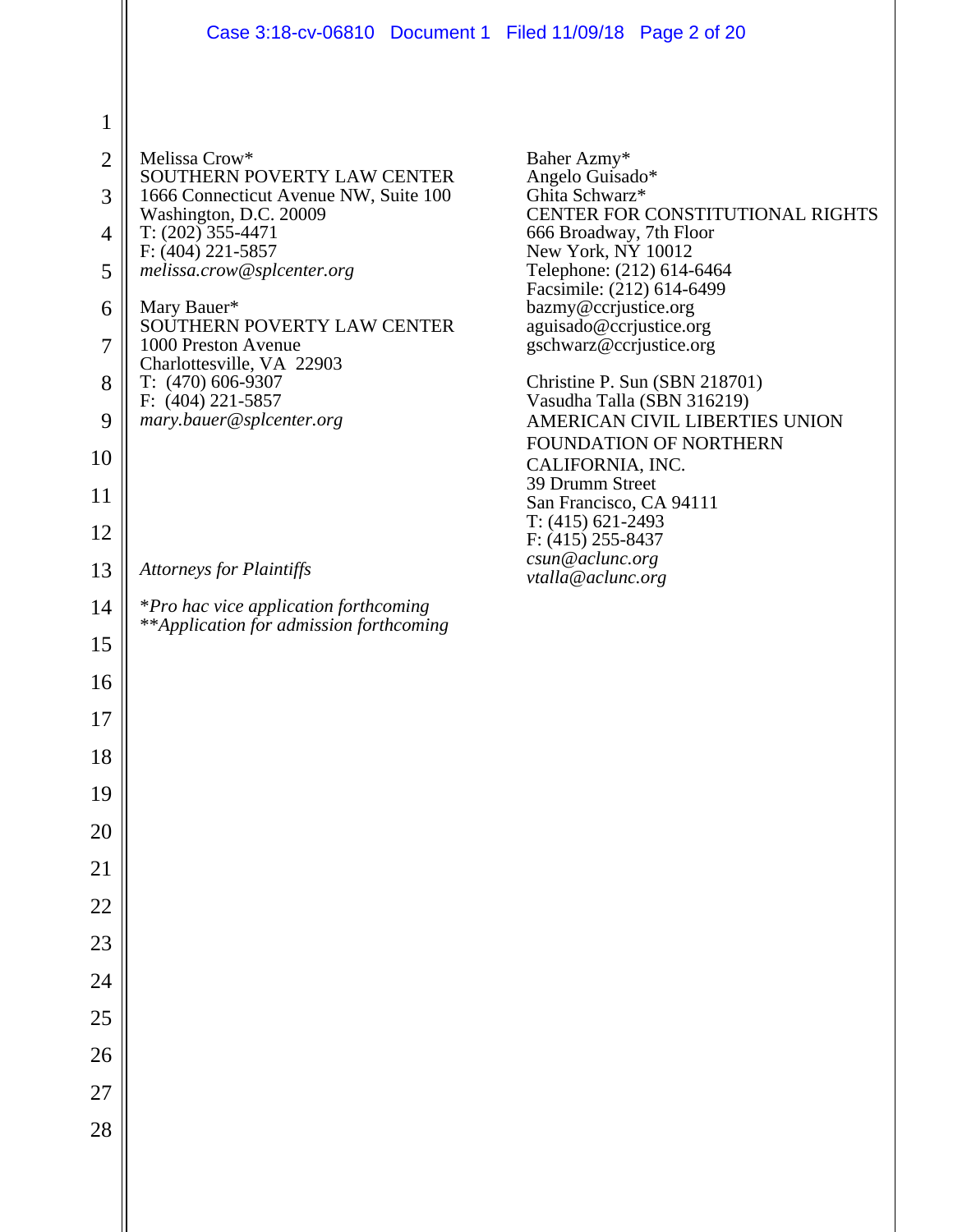# **INTRODUCTION**

1. As part of our nation's commitment to the protection of people fleeing persecution, federal law specifically guarantees that "[a]ny alien who is physically present in the United States or who arrives in the United States," at a designated port of entry or not, is entitled to apply for asylum. 8 U.S.C. § 1158(a)(1). Consistent with its international obligations, Congress was specific and clear: Entering without inspection is not a basis to categorically deny asylum to refugees.

2. Despite this clear congressional command, on November 8, 2018, the Acting Attorney General and Secretary of Homeland Security promulgated an interim final rule ("rule") providing that all persons subject to a presidential proclamation concerning the southern border issued pursuant to Immigration and Nationality Act ("INA") § 212(f), 8 U.S.C. § 1182(f), or INA § 215(a)(1), 8 U.S.C. § 1185(a)(1), are ineligible for asylum. The next day, the President signed a Proclamation entitled "Presidential Proclamation Addressing Mass Migration Through the Southern Border of the United States" that suspends the entry of all persons entering without inspection at the southern border.

3. Together, the rule and Proclamation bar people from obtaining asylum if they enter the United States somewhere along the southern border other than a designated port of arrival—in direct violation of Congress's clear command that manner of entry cannot constitute a categorical asylum bar. In addition, the Acting Attorney General and Secretary of Homeland Security promulgated the rule without the required procedural steps and without good cause for immediately putting the rule into effect.

4. Plaintiffs seek a declaration that these actions violate the INA and the Administrative Procedure Act ("APA"), and an order enjoining the Proclamation and the rule.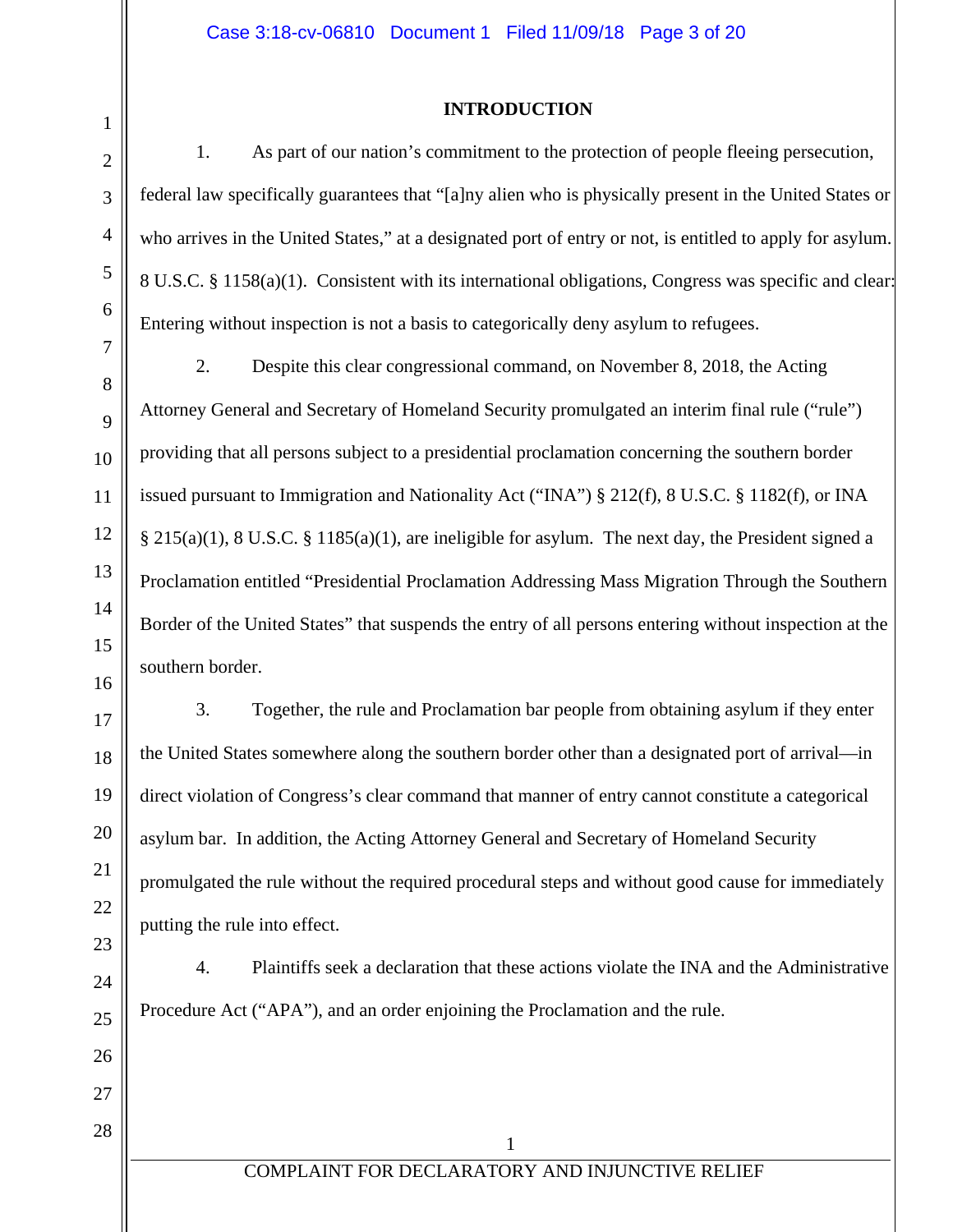#### **JURISDICTION AND VENUE**

5. This case arises under the APA, 5 U.S.C. § 701, *et seq.* and the INA, 8 U.S.C. § 1101, *et seq*. This Court has subject matter jurisdiction under 28 U.S.C. § 1331.

6. Venue is proper under 28 U.S.C. § 1391(e)(1) because the defendants are agencies of the United States and officers of the United States acting in their official capacity and 1) at least one plaintiff resides in this district; and/or 2) a substantial part of the events or omissions giving rise to the claim occurred in this district.

## **PARTIES**

7. Plaintiff East Bay Sanctuary Covenant ("ESBC") is a nonprofit organization incorporated in California. ESBC's main office is in Berkeley, California.

8. ESBC was founded in 1982 to assist refugees fleeing the civil wars and violence in El Salvador and Guatemala. ESBC's mission is to offer sanctuary, support, community organizing assistance, advocacy, and legal services to people escaping political persecution, terror, war, intolerance, exploitation, and other violence. In particular, one of ESBC's critical missions is to assist individuals fleeing persecution in applying for asylum and other humanitarian relief in the United States. EBSC also trains and mentors law students and attorneys to help clients apply for asylum.

9. Plaintiff Al Otro Lado is a nonprofit, nonpartisan organization established in 2014 and incorporated in California.

10. Al Otro Lado is a legal services organization that serves indigent deportees, migrants, refugees, and their families, and operates primarily in Los Angeles, California, and Tijuana, Mexico. Al Otro Lado's mission is to coordinate and provide screening, advocacy, and legal representation for individuals in asylum and other immigration proceedings; to seek redress for civil rights violations; and to provide assistance with other legal and social service needs.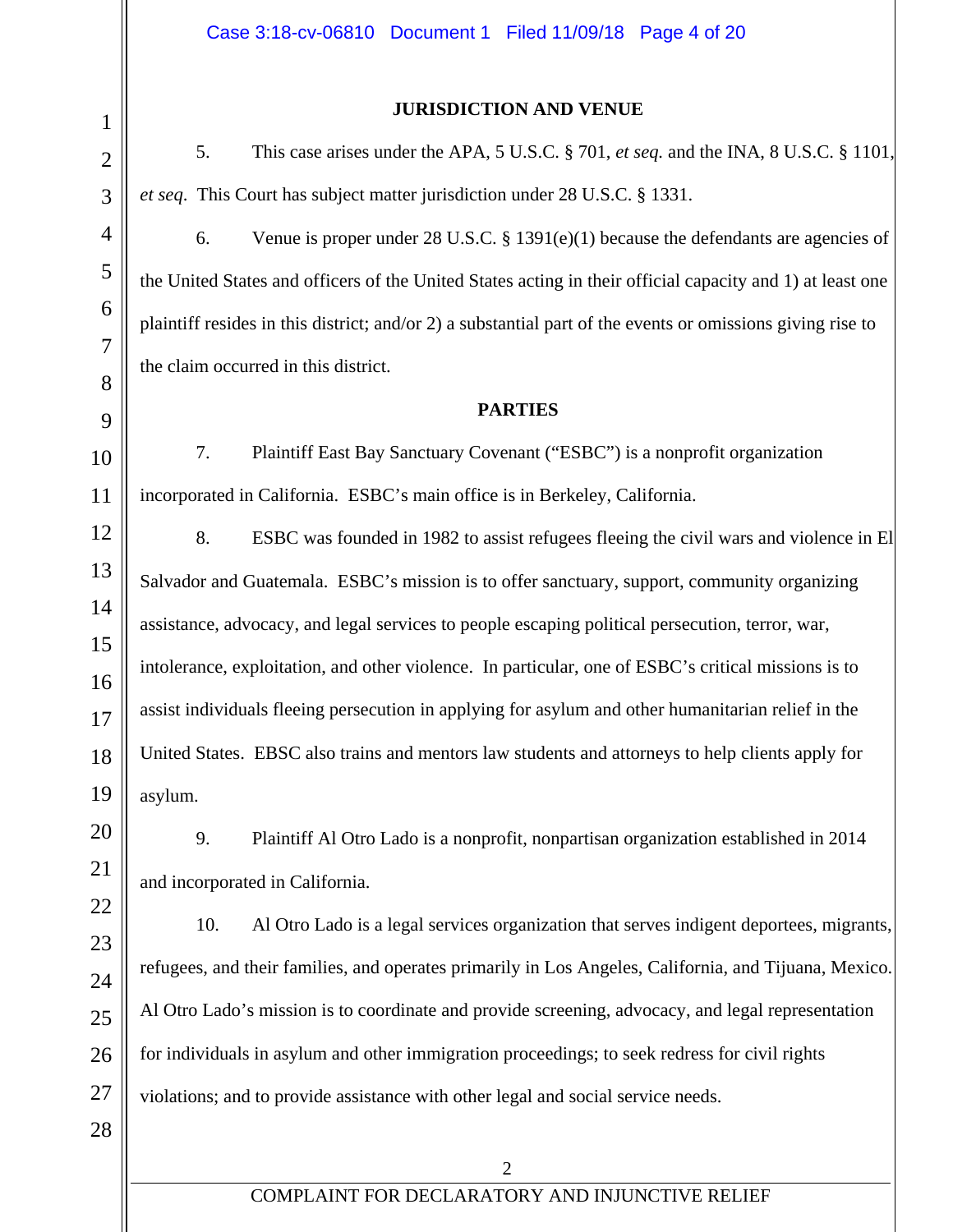1 11. Plaintiff Innovation Law Lab is a nonprofit organization that has projects in multiple states.

12. Innovation Law Lab seeks to advance the legal rights of immigrants and refugees in the United States, with a focus on providing representation to asylum seekers.

13. Plaintiff Central American Resource Center ("CARECEN") is a nonprofit organization incorporated in California.

14. CARECEN's mission is to empower Central Americans and all immigrants by defending human and civil rights, working for social and economic justice and promoting cultural diversity. CARECEN offers low-cost immigration legal services, community education programs, and advocacy and organizing to achieve fair and more inclusive immigration, education, and labor laws and policies in Los Angeles.

15. Defendant Donald Trump is the President of the United States. He is sued in his official capacity. In that capacity, he issued the Proclamation challenged in this suit.

16. Defendant Matthew G. Whitaker is the Acting Attorney General of the United States. He is sued in his official capacity. In that capacity, he issued the interim final rule challenged in this suit. The Attorney General is responsible for the administration of the immigration laws pursuant to 8 U.S.C. § 1103 and is empowered to grant asylum or other relief.

17. Defendant U.S. Department of Justice ("DOJ") is a cabinet-level department of the United States federal government.

18. Defendant James McHenry is the Director of the Executive Office for Immigration Review ("EOIR"). He is sued in his official capacity.

19. Defendant EOIR is the sub-agency of DOJ that, through its immigration judges,

conducts limited review of negative credible fear determinations.

20. Defendant Kirstjen M. Nielsen is the Secretary of Homeland Security. She is sued in her official capacity. In that capacity, she issued the interim final rule challenged in this suit. She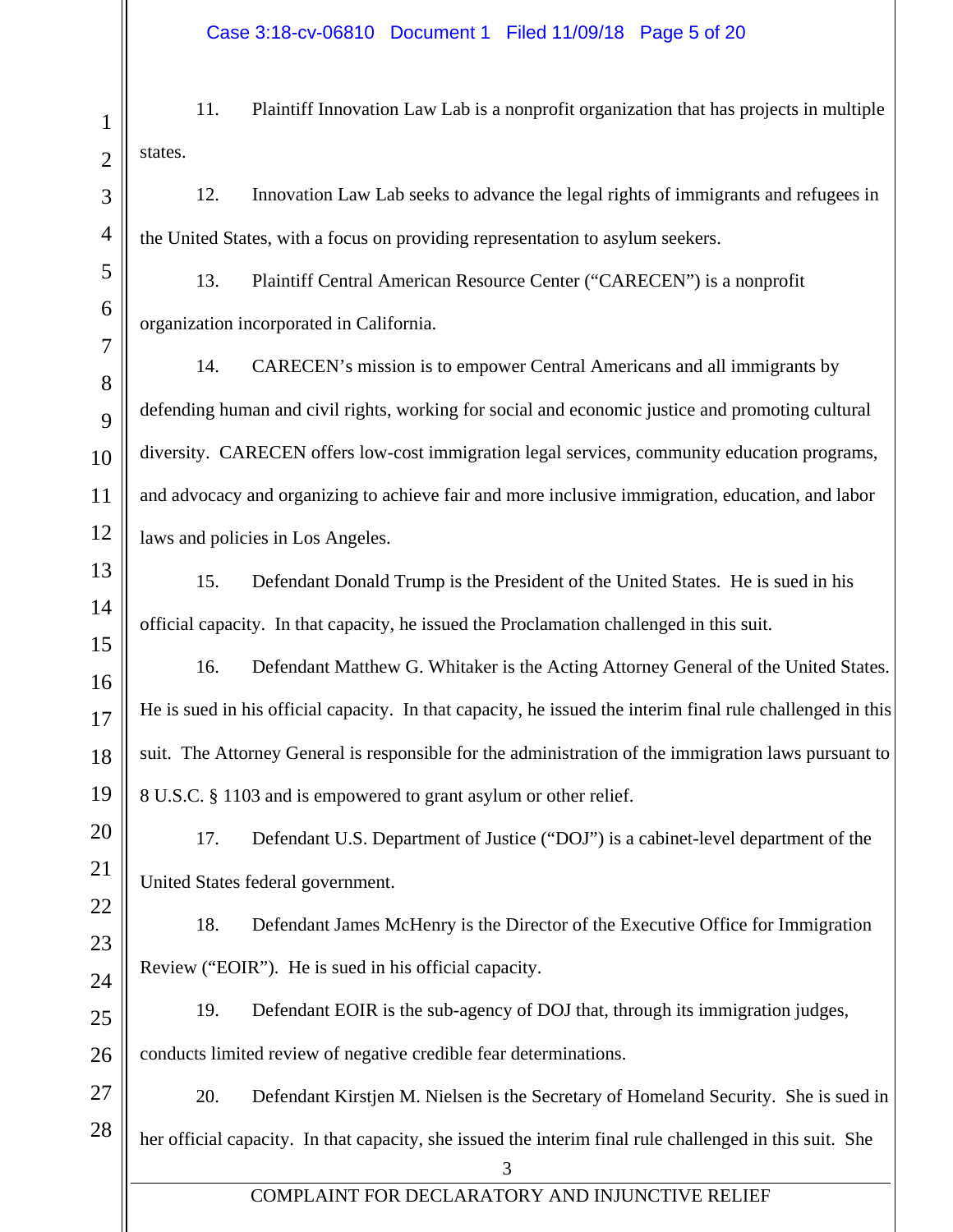## Case 3:18-cv-06810 Document 1 Filed 11/09/18 Page 6 of 20

| $\mathbf{z}$    |
|-----------------|
| 3               |
| 4               |
| 5               |
| 6               |
| $\overline{7}$  |
| 8               |
| 9               |
| 10              |
| 11              |
| $\overline{12}$ |
| 13              |
| 14              |
| 15              |
| 16              |
| 17              |
| 18              |
| 19              |
| $20\,$          |
| 21              |
| 22              |
| 23              |
| 24              |
| 25              |
| 26              |
| 27              |
| 28              |

directs each of the component agencies within the Department of Homeland Security. In her official capacity, Defendant Nielsen is responsible for the administration of the immigration laws pursuant to 8 U.S.C. § 1103, and is empowered to grant asylum or other relief.

21. Defendant U.S. Department of Homeland Security ("DHS") is a cabinet-level department of the United States federal government. Its components include U.S. Citizenship and Immigration Services ("USCIS"), Customs and Border Protection ("CBP"), and Immigration and Customs Enforcement ("ICE").

22. Defendant Lee Francis Cissna is the Director of USCIS. He is sued in his official capacity.

23. Defendant USCIS is the sub-agency of DHS that, through its asylum officers, conducts interviews of individuals who apply for asylum.

24. Defendant Kevin K. McAleenan is the Commissioner of CBP. He is sued in his official capacity.

25. Defendant CBP is the sub-agency of DHS that is responsible for the initial processing and detention of noncitizens who are apprehended near the U.S. border.

26. Defendant Ronald D. Vitiello is the Acting Director of ICE. He is sued in his official capacity.

27. Defendant ICE is the sub-agency of DHS that is responsible for carrying out removal orders and overseeing immigration detention.

# **BACKGROUND**

# **Obligations to Asylum Seekers Under Domestic and International Law**

28. Federal law provides several forms of protection for individuals fleeing persecution and torture. These forms of protection include asylum, 8 U.S.C. § 1158; withholding of removal, 8 U.S.C. § 1231(b)(3); and protection under the Convention Against Torture, *see* Foreign Affairs

 $\Lambda$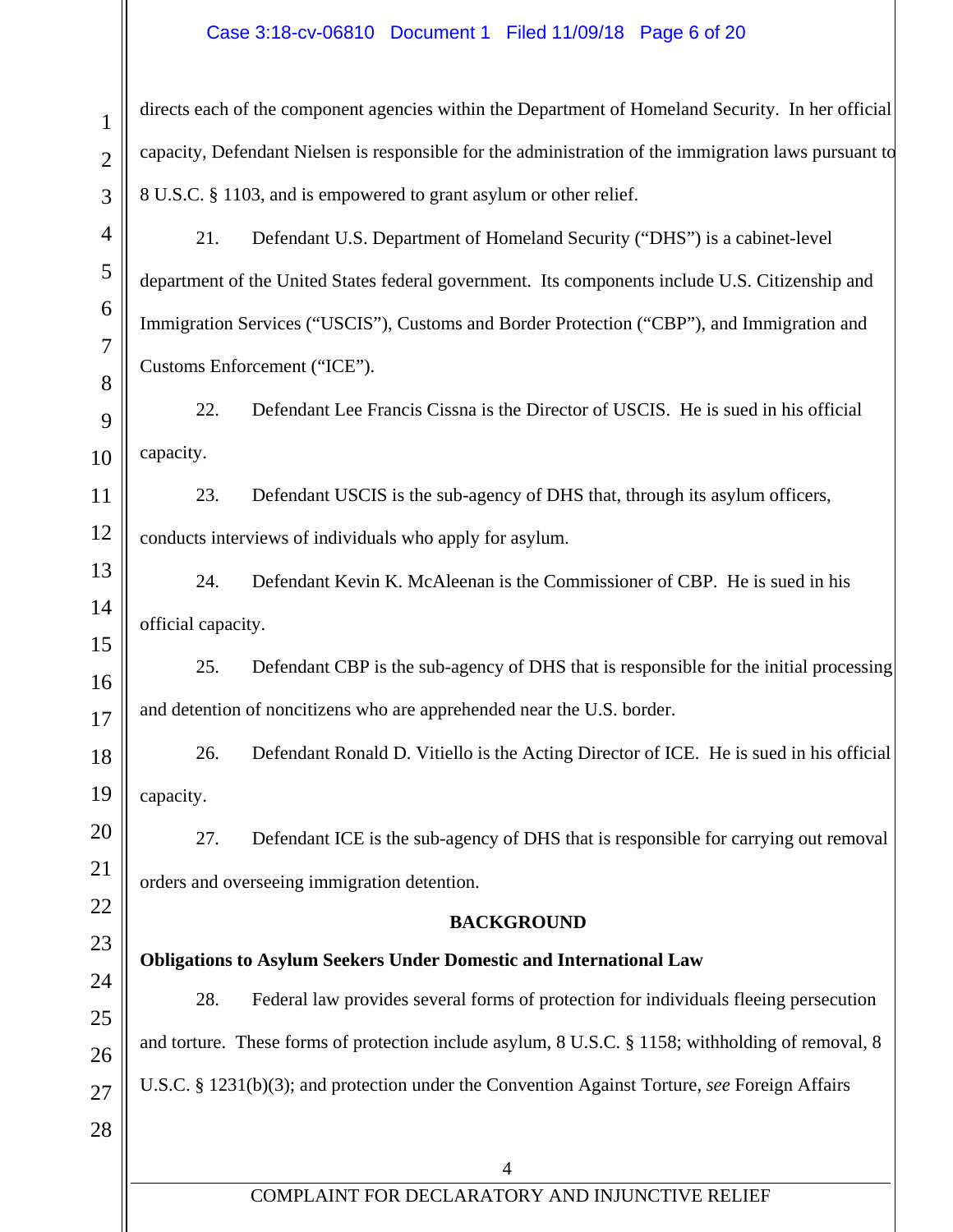| 1               |  |
|-----------------|--|
|                 |  |
| 3               |  |
| $\overline{4}$  |  |
| 5               |  |
| 6               |  |
| 7               |  |
| 8               |  |
| 9               |  |
| 10              |  |
| 11              |  |
| 12              |  |
| 13              |  |
| 14              |  |
| 15              |  |
| 16              |  |
| 17              |  |
| 18              |  |
| 19              |  |
| 20              |  |
| $\overline{21}$ |  |
| $^{22}$         |  |
| $^{23}$         |  |
| $\frac{24}{3}$  |  |
| 25              |  |
| 26              |  |
| 27              |  |
| $\overline{28}$ |  |

Reform and Restructuring Act of 1998 ("FARRA"), Pub. L. No. 105-277, div. G, Title XXII, § 2242, 112 Stat. 2681, 2681-822 (1998) (codified as Note to 8 U.S.C. § 1231); 8 C.F.R. § 208.18.

29. The modern asylum system was established by the Refugee Act of 1980, Pub. L. 96- 212, 94 Stat. 102, which was incorporated into the INA. The Act reflects "one of the oldest themes in America's history—welcoming homeless refugees to our shores," and "gives statutory meaning to our national commitment to human rights and humanitarian concerns." Sen. Rep. No. 256, 96th Cong., 1st Sess. 1 (1979), *reprinted in* U.S. Code Cong. and Admin. News 141, 141.

30. In crafting the statutory provisions governing asylum, Congress took care to ensure that noncitizens within our country or at the border would be able to apply for asylum, regardless of their manner of arrival at or entry within our borders. 8 U.S.C. § 1158(a)(1) specifically provides that

"[a]ny alien who is physically present in the United States or who arrives in the United States (whether or not at a designated port of arrival and including an alien who is brought to the United States after having been interdicted in international or United States waters), irrespective of such alien's status, may apply for asylum in accordance with this section or, where applicable, section 1225(b) of this title."

31. Accordingly, the Board of Immigration Appeals has long held that "an alien's manner

of entry or attempted entry . . . should not be considered in such a way that the practical effect is to

deny [asylum] relief in virtually all cases." *Matter of Pula*, 19 I&N Dec. 467, 474 (BIA 1987).

32. The statutory provisions governing asylum, including 8 U.S.C. § 1158(a)(1), represent an effort by Congress to bring the United States into compliance with its international

obligations under the 1951 Convention and the 1967 Protocol Relating to the Status of Refugees.

33. Asylum affords protection to individuals who have a "well-founded fear of persecution" on account of any one of five protected grounds: race, religion, nationality, political

opinion, or membership in a particular social group.  $8 \text{ U.S.C.} \& 1158(b)(1)(A); 8 \text{ U.S.C.}$ 

§ 1101(a)(42)(A). Withholding of removal also offers protection to individuals targeted on account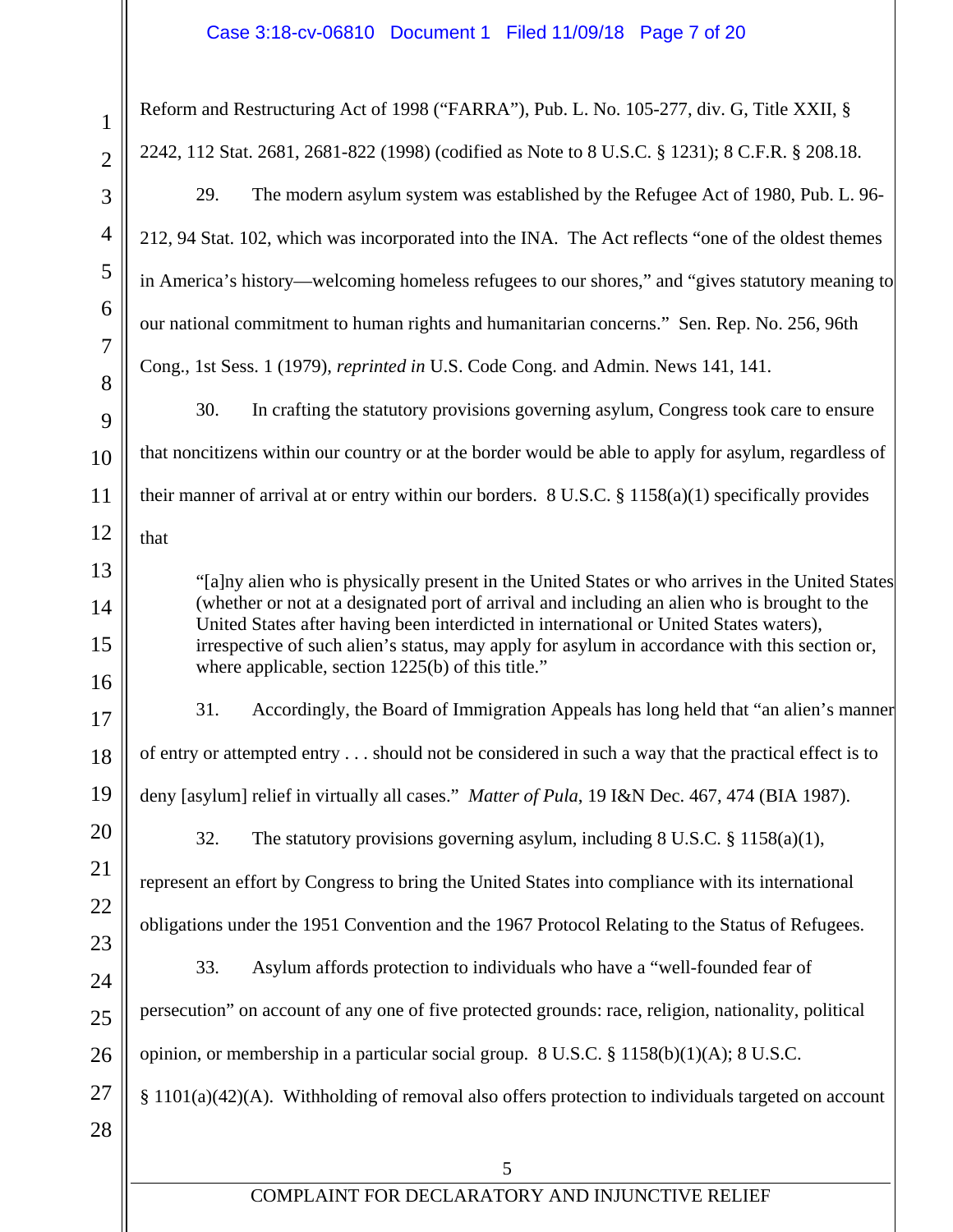of one of the five grounds, but it requires an applicant to show that such persecution is more likely than not—a higher standard of proof than that needed for asylum.

34. Asylum is also associated with certain benefits that are critical to the noncitizen's safety and ability to successfully transition to a life free from persecution. *See* 8 U.S.C. §§ 1159(b) (ability to adjust to the status of a lawful permanent resident); 1427 (ability to become a United States citizen after being lawfully admitted for permanent residence). Critically, the spouse and children of a person granted asylum are likewise eligible for asylum. 8 U.S.C. § 1158(b)(3). These benefits are not available with certain other forms of relief from removal, like withholding of removal.

35. There are three principal ways for an individual to seek asylum:

36. First, where a noncitizen is not in any kind of removal proceedings, his or her application is "affirmative." *See* 8 C.F.R. §§208.2(a), 208.9. He or she files an application with USCIS, and has an interview with an asylum officer.

37. Second, a noncitizen in ordinary removal proceedings, *see* 8 U.S.C. § 1229a, may apply for asylum as a form of relief from removal, 8 C.F.R. § 208.2(b). These applications are referred to as "defensive" asylum applications.

38. Third, Congress established an alternative process, "expedited removal," applicable to certain noncitizens who are arriving at ports of entry or apprehended after entering without inspection. *See* 8 U.S.C. § 1225(b)(1); *see also Designating Aliens for Expedited Removal*, 69 Fed. Reg. 48,877 (Aug. 11, 2004) (expedited removal applicable to those who entered without inspection and are apprehended within 14 days of entry and 100 miles of the border).

39. As part of the expedited removal system, a noncitizen who expresses a fear of return to his or her home country is entitled to a "credible fear" screening interview. 8 U.S.C. §  $1225(b)(1)(B)$ . If the screening officer finds a "significant possibility" that the individual "could"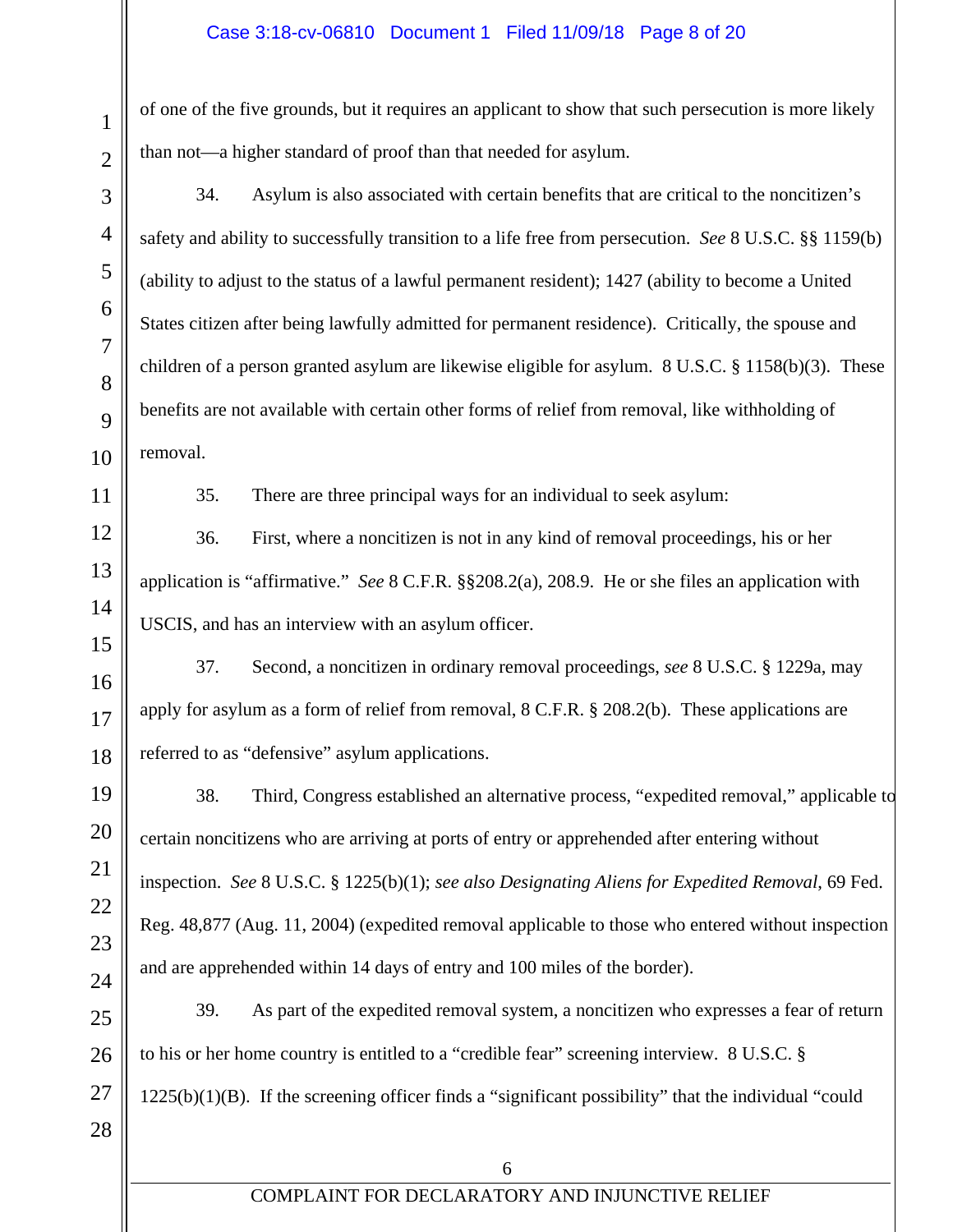## Case 3:18-cv-06810 Document 1 Filed 11/09/18 Page 9 of 20

establish eligibility for asylum," he or she is placed in regular removal proceedings and given an opportunity to apply for asylum. *Id*.

**The New Proclamation and Interim Final Rule** 

40. On November 8, 2018, Defendant Whitaker, in his role as Acting Attorney General, and Defendant Nielsen, in her role as Secretary of Homeland Security, promulgated an interim final rule pursuant to 8 U.S.C. § 1158(b)(2)(C), a provision of the INA that gives the Attorney General the power to "by regulation establish additional limitations and conditions, consistent with [§ 1158], under which an alien shall be ineligible for asylum," and  $8 \text{ U.S.C. }$   $\frac{8}{3}$  1158(d)(5)(B), a provision of the INA that gives the Attorney General the power to "provide by regulation for any other conditions or limitations on the consideration of an application for asylum not inconsistent with this chapter."

41. The rule renders ineligible for asylum noncitizens whose entry is prohibited by a proclamation or order of the President issued pursuant to INA § 212(f), 8 U.S.C. § 1182(f), or INA  $\S 215(a)(1)$ , 8 U.S.C.  $\S 1185(a)(1)$ , that concerns the southern border.

42. The APA generally requires a period of public notice and comment on proposed regulations, to ensure that agency actions are transparent, lawful, and appropriately vetted. Nevertheless, the Defendants claimed "good cause" to bypass the notice-and-comment procedures normally required for a rulemaking pursuant to 5 U.S.C. § 553(b)(B), and the 30-day waiting period that is required even where notice and comment are not, 5 U.S.C. § 553(d). They also invoked the "foreign affairs" exception to those procedures.  $5 \text{ U.S.C. }$   $\S 553(a)(1)$ .

43. The next day, November 9, 2018, President Trump issued a Proclamation entitled "Presidential Proclamation Addressing Mass Migration Through the Southern Border of the United States." The Proclamation was issued pursuant to 8 U.S.C. §§ 1182(f) and 1185(a), and suspends the entry of persons entering without inspection along the southern border.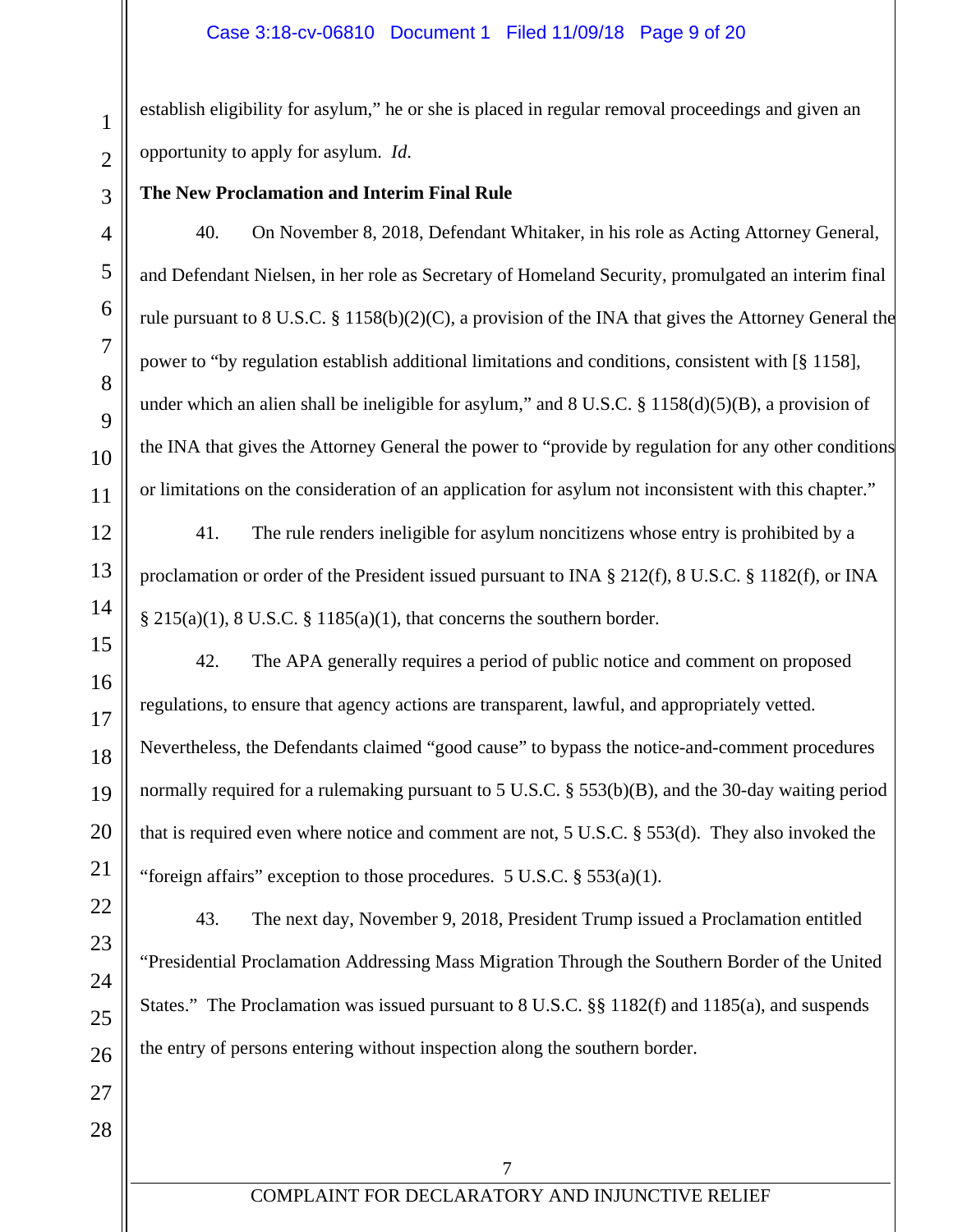# Case 3:18-cv-06810 Document 1 Filed 11/09/18 Page 10 of 20

44. Together, these actions render ineligible for asylum any noncitizen who enters the United States without inspection at the southern border. Plaintiffs are harmed by these actions, which undermine their missions and cause them to divert resources.

## **Asylum Seekers at the Southern Border**

## *Dire Conditions in Central America Have Prompted Many to Seek Refuge Elsewhere*

45. Individuals who arrive at the southern border seeking protection in the United States through the asylum process are fleeing some of the most dangerous countries in the world.

46. Although asylum seekers come to the southern border from all over the world, many come from El Salvador, Guatemala, and Honduras, countries known as the "Northern Triangle." According to a recent report from the United Nations High Commissioner for Refugees, these countries are experiencing epidemic levels of violence. Human rights groups have compared the levels of violence in this region to those typically seen in war zones.

47. Those who leave often are running from life-or-death situations, leaving everything behind to make a dangerous journey. In particular, violence against women by criminal armed groups has escalated dramatically in Central America, and those governments have been unable or unwilling to provide effective protection.

48. Asylum seekers fleeing their home countries in Central America face an arduous journey to the United States, involving a high risk of violence, including sexual assault, along the way.

49. Although those traveling by land cross through Mexico before reaching the United States, for many, remaining in Mexico is not an option. Rates of violence in Mexico have been increasing as of late; 2017 was the deadliest year on record, with more than 23,000 murder investigations opened.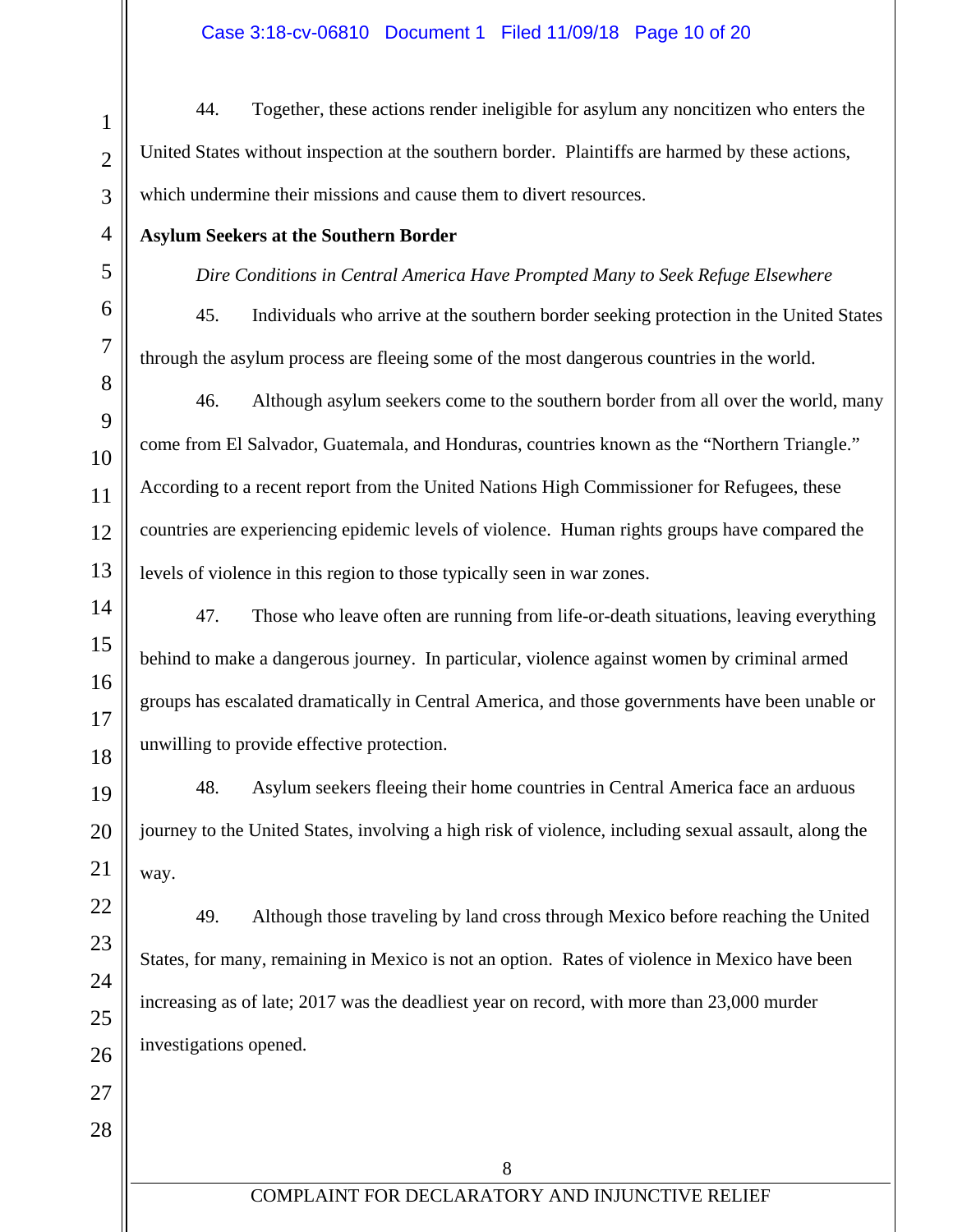## Case 3:18-cv-06810 Document 1 Filed 11/09/18 Page 11 of 20

1 2 3 4 5 6 7 8 9 10 11 12 13 14 15 16 17 18 19 20 21 22 23 24 25 26 27 28 9 50. Refugees in Mexico are at risk of kidnapping, disappearance, trafficking, and sexual assault, among other harms. Lesbian, gay, bisexual, and transgender persons, as well as people with indigenous heritage, regularly have been subject to persecution in Mexico. 51. Many of the migrants coming to the southern border have legitimate claims to asylum. 52. According to the United Nations High Commissioner for Refugees, in fiscal year 2015, 82 percent of the women from El Salvador, Guatemala, Honduras, and Mexico who were subject to a credible fear screening by an asylum officer were found to have a significant possibility of establishing eligibility for asylum or protection under the Convention Against Torture. 53. Between fiscal years 2014 and 2016, 8,848 people from El Salvador, Guatemala, and Honduras were granted asylum affirmatively, and 3,502 people from those countries were granted asylum defensively. *Seeking Refuge at a Port of Entry is Difficult to Impossible for Many People*  54. Many people seeking refuge in the United States cannot reasonably present at a port of entry and instead must enter elsewhere along the southern border. This is so for a variety of reasons. 55. Many refugees lack significant formal education, and are unaware that there are designated locations for crossing into the United States. 56. Even those refugees who know that designated ports of arrival exist often have no idea where they are or how to find them. 57. Ports of entry are also difficult to access even for those who know how to find them. 58. Even when noncitizens seeking access to the U.S. asylum process present themselves at official ports of entry along the southern border, U.S. government officials often deny them access to U.S. ports of entry and turn them away, thus forcing asylum seekers to attempt unauthorized crossings at the border.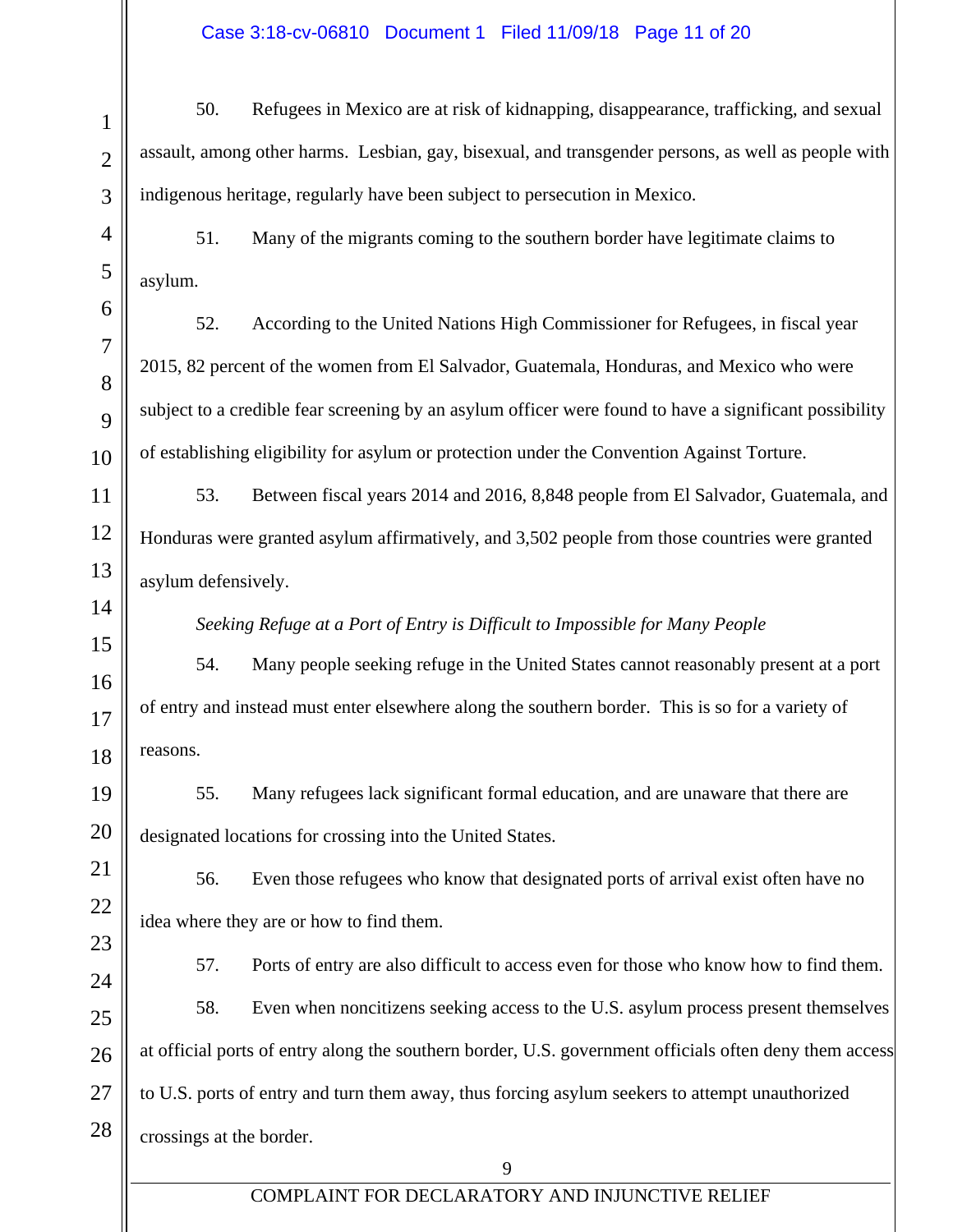# Case 3:18-cv-06810 Document 1 Filed 11/09/18 Page 12 of 20

1 2 3 4 5 6 7 8 9 10 11 12 13 14 15 16 17 18 19 20 21 22 23 24 25 26 27 28 10 COMPLAINT FOR DECLARATORY AND INJUNCTIVE RELIEF 59. Plaintiff Al Otro Lado, as well as other nongovernmental organizations and news outlets, has documented numerous cases in which CBP officials have arbitrarily denied and/or unreasonably delayed access to the asylum process to individuals seeking asylum by presenting themselves at ports of entry along the U.S.-Mexico border. 60. Asylum seekers presenting at ports of entry are turned back by CBP through a number of tactics, including threats, intimidation, and coercion; physical force; physical obstruction; and deliberate misinformation. 61. Noncitizens seeking asylum who present at a port of entry also may have to wait several days or even weeks to present their claims to an immigration officer. 62. Asylum seekers who wish to present at the San Ysidro Port of Entry are currently waiting an average of four to six weeks in Tijuana due to an alleged lack of CBP capacity to process asylum seekers. 63. Asylum processing has dramatically slowed down at ports of entry in recent months. 64. For instance, earlier this summer, only six asylum seekers were processed each day at the port of entry in Nogales, despite a backlog of more than 100 people waiting in Mexico to apply, and even though the port is capable of holding 47 people at a time. 65. Similarly, at the port of entry in Brownsville, Texas, there were reports that officials were processing between zero and three people per day. 66. These delays in processing asylum seekers can be life-threatening, as individuals are often vulnerable to violence and exploitation while they wait to be processed. 67. The region of Mexico near the border with the United States is a particularly violent area with limited law enforcement capacity. 68. Asylum seekers turned back from a port of entry have been raped, beaten, and kidnapped and held for ransom by cartel members waiting outside.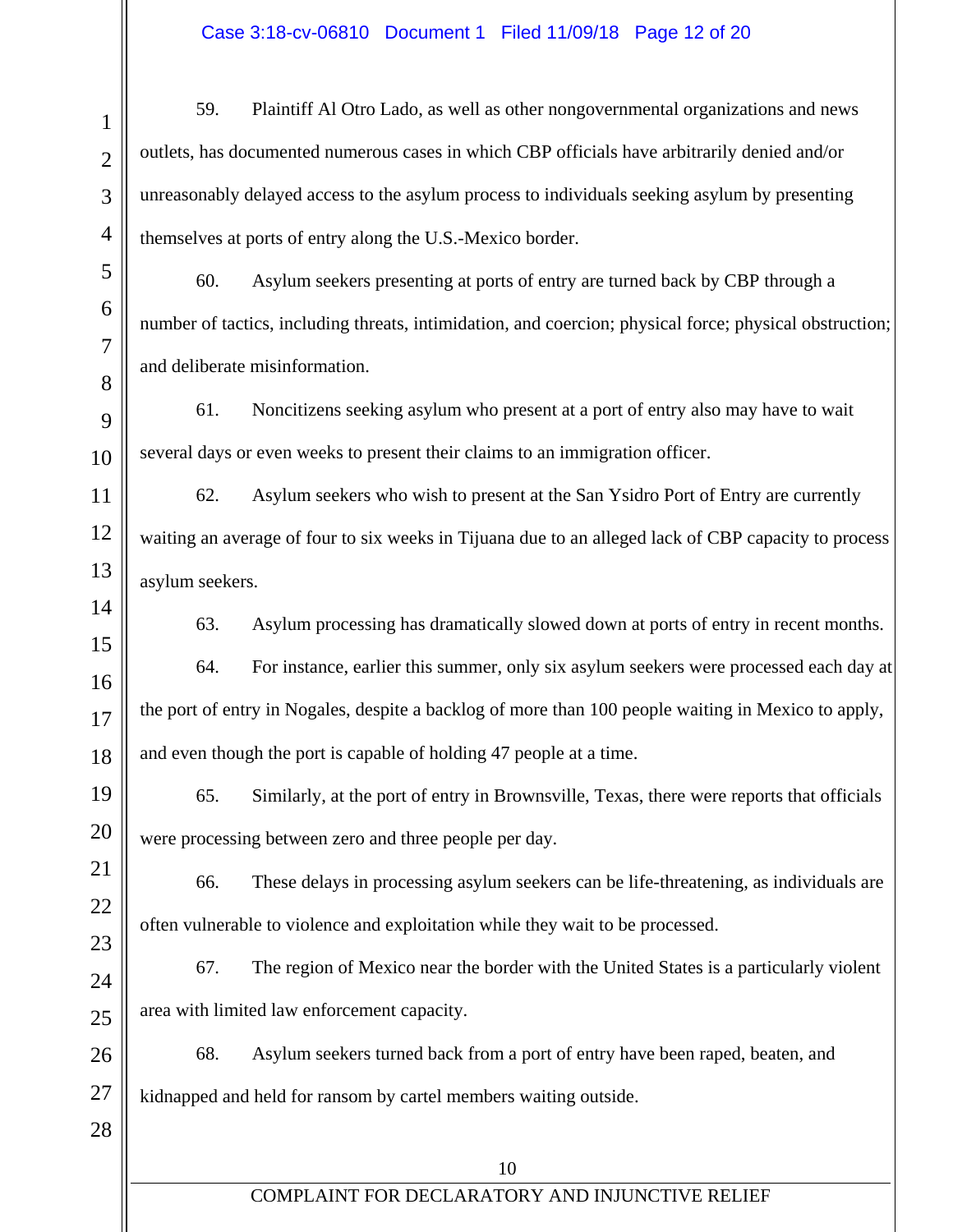1 2 3 4 5 6 7 8 9 10 11 12 13 14 15 16 17 18 19 20 21 22 23 24 25 26 27 28 69. Even shelters outside ports of entry are not always safe, as cartels often infiltrate them. 70. Asylum seekers who need to reach safety as quickly as possible thus often feel compelled to enter the United States along the border, outside of a port of entry, in order to escape their persecutors and the violence on Mexico's side of the border. *Overall Migration at the Southern Border is Down*  71. In general, migration at the southern border is far lower than it was in recent years. 72. The number of migrants apprehended by Border Patrol officials at the U.S.-Mexico border in 2017 is the lowest annual number since 1972. 73. In fiscal year 2018, CBP processed 1.25 million fewer people arriving at the southern border than in fiscal year 2000. 74. Despite the drop in processing, CBP's budget is twice what it was in 2000. Whereas the Border Patrol's budget in 2000 was \$1.055 billion, its budget in 2016 was \$3.801 billion. 75. CBP's staffing has also increased. The number of Border Patrol agents at the southwest border is almost double the number in 2000, from 8,580 agents in fiscal year 2000, when the number of apprehensions was four times higher than it is now, to 16,605 agents in fiscal year 2017. 76. Each officer is thus apprehending and processing far fewer individuals than in years past. In 2017, the average U.S. Border Patrol agent apprehended only 18 migrants along the U.S.- Mexico border all year, or one every 20 days. 77. Those asylum seekers who are apprehended upon their arrival and then released into the United States after passing their credible fear interviews overwhelmingly show up for their immigration court hearings. According to data from the Department of Justice, in fiscal year 2017, 89% of asylum seekers appeared for their hearings.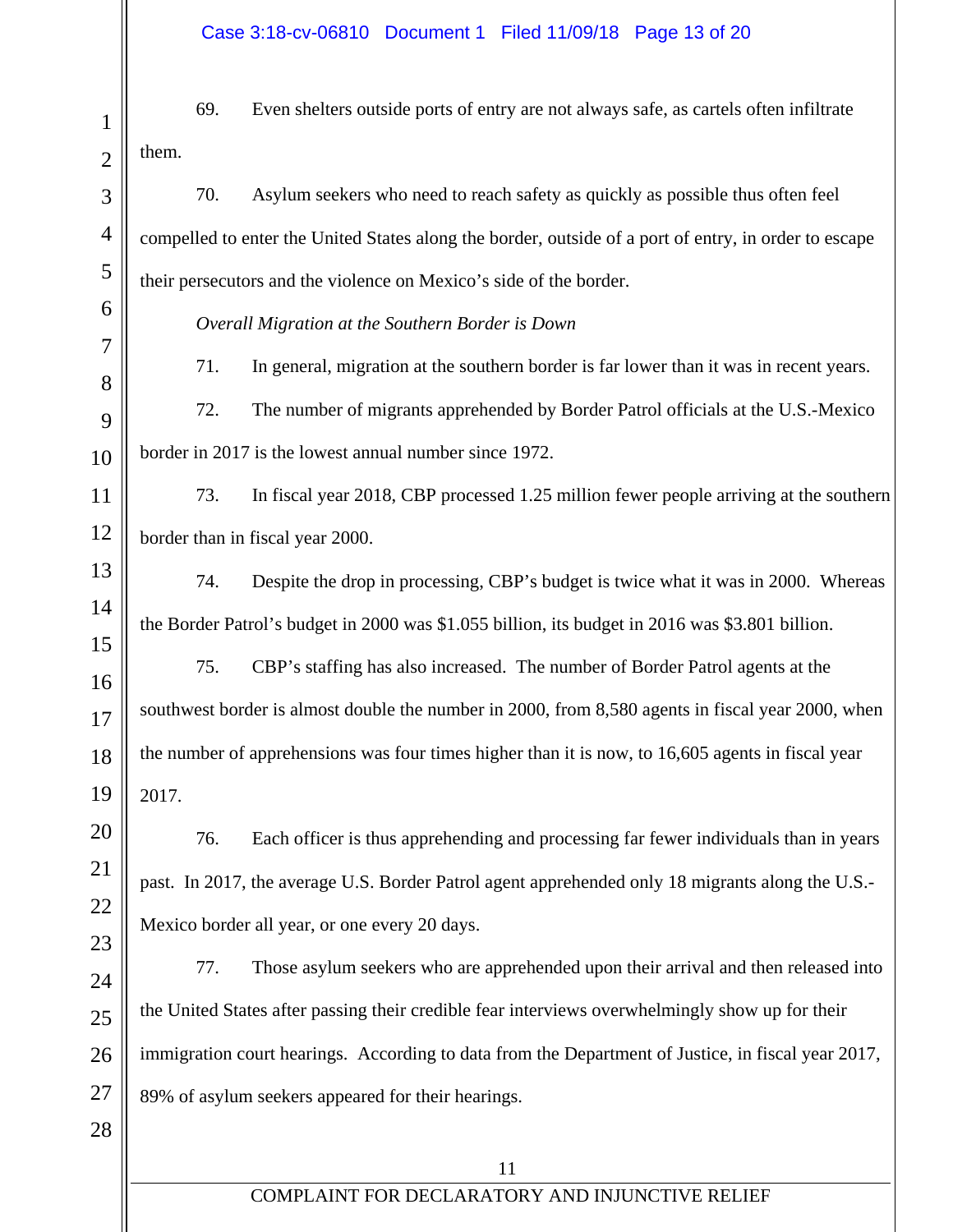## Case 3:18-cv-06810 Document 1 Filed 11/09/18 Page 14 of 20

#### **Harms to Plaintiffs**

78. Plaintiffs are nonprofit organizations that provide assistance to asylum seekers, including those who have entered between ports of entry and seek asylum affirmatively before the USCIS. The new rule and Proclamation cause each Plaintiff significant harm.

79. Plaintiff East Bay Sanctuary Covenant provides legal and social services to immigrants and refugees within the jurisdiction of the San Francisco Asylum Office, including applicants in California, Washington, and Oregon. It offers clients legal assistance in applying for affirmative asylum; provides social services; and helps train professionals to assist immigrant and refugee communities.

80. EBSC's affirmative asylum program is a key part of the organization's mission, and accounts for nearly half of its organizational budget. Since 1992, ESBC has filed nearly 5,000 affirmative asylum cases. Over 97 percent of those cases have been granted.

81. An estimated 80 percent of the clients in ESBC's affirmative asylum program entered between ports of entry. Most of those clients fled persecution in Central America and Mexico. ESBC currently has around 35 clients who entered without inspection and expect to file for affirmative asylum in the upcoming months.

82. Funding for ESBC's affirmative asylum program is based in part on the number of cases ESBC handles per year, and the number of clients ESBC anticipates serving.

83. The new rule and Proclamation seriously frustrate ESBC's mission and cause it to divert organizational resources.

84. As a result of the new policy, ESBC will have to divert significant resources to, among other things, understanding the new policy and its impact on the communities ESBC serves, and educating and advising its staff, clients, and prospective clients accordingly. To properly counsel new prospective clients who seek its affirmative asylum services going forward, ESBC will need to invest resources in training multiple intake staff not only to screen for asylum eligibility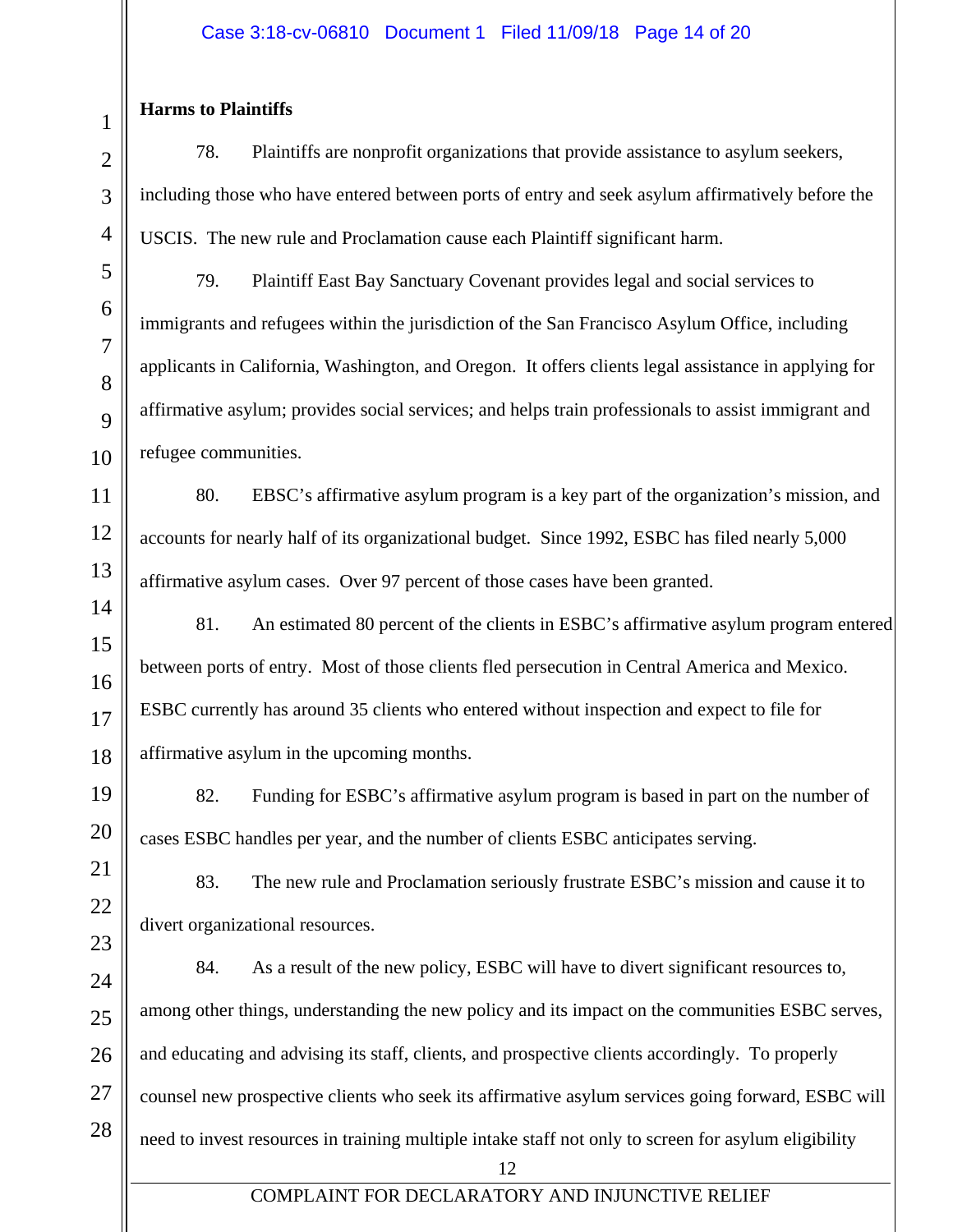#### Case 3:18-cv-06810 Document 1 Filed 11/09/18 Page 15 of 20

based on the new rule, but to conduct detailed screenings for alternative forms of relief to facilitate referrals or other forms of assistance as appropriate.

85. Under the new policy, ESBC will no longer be able to train law students to handle affirmative asylum cases, or would have to substantially reduce its training program, which frustrates its mission of helping to train legal professionals to assist individuals fleeing violence and persecution.

86. The new policy also directly frustrates EBSC's mission of providing assistance and support to individuals fleeing persecution and violence.

87. The new policy jeopardizes ESBC's funding streams. If ESBC is no longer able to handle affirmative asylum cases for individuals who enter without inspection, it will face a marked decrease in its budget and will have to significantly cut its program and staff, or dramatically overhaul its program to provide types of assistance is it not currently equipped or trained to provide.

88. Plaintiff Al Otro Lado routinely provides representation or other assistance to asylum seekers who have entered the United States between ports of entry.

89. With the new policy, Defendants have frustrated Al Otro Lado's mission and have forced Al Otro Lado to divert significant resources away from its other programs. Because individuals who enter without inspection at the southern border are now categorically ineligible for asylum under the rule and Proclamation, Al Otro Lado has to revamp its representation strategy, overhaul the materials it uses to train pro bono attorneys, and evaluate the eligibility of each of its clients for other types of immigration relief. It also has to expend resources to brief eligibility issues, resulting in additional hearings and time spent on each case.

90. The new policy also jeopardizes some of Al Otro Lado's most critical funding streams.

28 91. Most of Al Otro Lado's asylum clients are families traveling with minor children. Because they will be ineligible for asylum under the new policy, spouses and minor children can no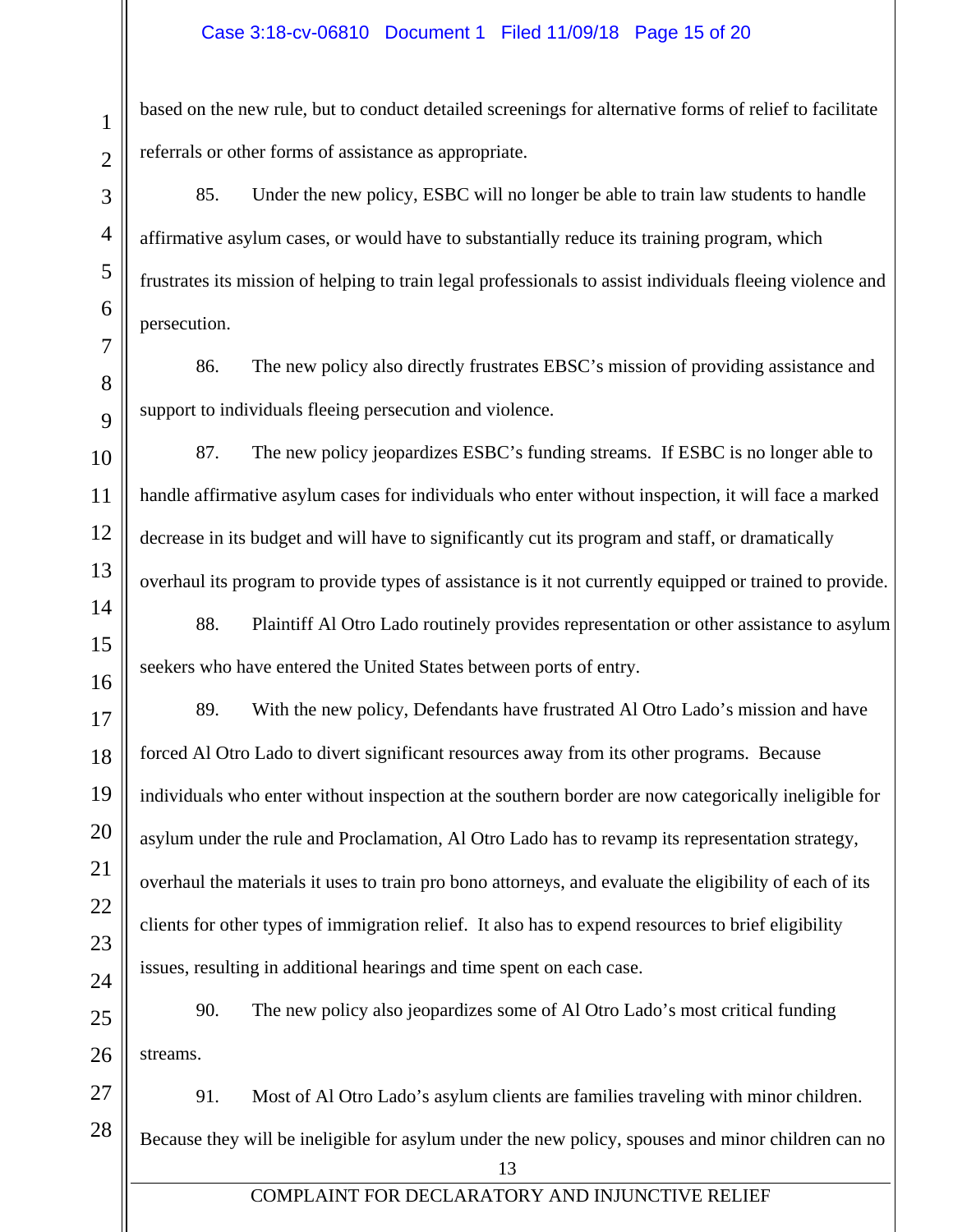#### Case 3:18-cv-06810 Document 1 Filed 11/09/18 Page 16 of 20

longer be counted as derivatives in a single application. Al Otro Lado must now prepare separate cases for each family member, exponentially increasing the number of hours required to prepare a family's case.

92. Plaintiff Innovation Law Lab, among other services, has established "Centers of Excellence," which provide support to noncitizens and their pro bono attorneys including legal, technical, and strategic assistance in the preparation and presentation of claims. These projects are established in Georgia, Kansas, Missouri, North Carolina, and Oregon.

93. The new policy will require Innovation Law Lab to significantly divert its limited resources. The vast majority of people Innovation Law Lab serves are asylum seekers. The new policy will, among other things, require Innovation Law Lab to entirely rework the advice and guidance it provides in pro se workshops, and respond to a flood of inquiries and uncertainty from the immigrant communities Innovation Law Lab serves regarding the attempt to change asylum law. It will also require Innovation Law Lab to evaluate eligibility for other types of relief in all of the cases that it screens and mentors.

94. The changes created by the new asylum rule will have a substantial impact on the Innovation Law Lab. For example, the Law Lab will have to deploy expensive and limited engineering resources to recode its software to create new analytical modeling to account for the new rule. The Innovation Law Lab publishes materials for pro bono attorneys and asylum applicants, including printed guides, worksheets, training videos, self-help videos, and other resources that are used around the country. The new asylum rule will require the Innovation Law Lab to substantially revise this material and create new learning engagements and materials on the asylum rule.

26 27 28 95. Thousands of individuals rely on the Innovation Law Lab's systems; the new asylum rule will require the organization to divert its limited resources away from other projects and priorities. For example, Innovation Law Lab will have to divert its attention away from the

1

2

3

4

5

6

7

8

9

10

11

12

13

14

15

16

17

18

19

20

21

22

23

24

25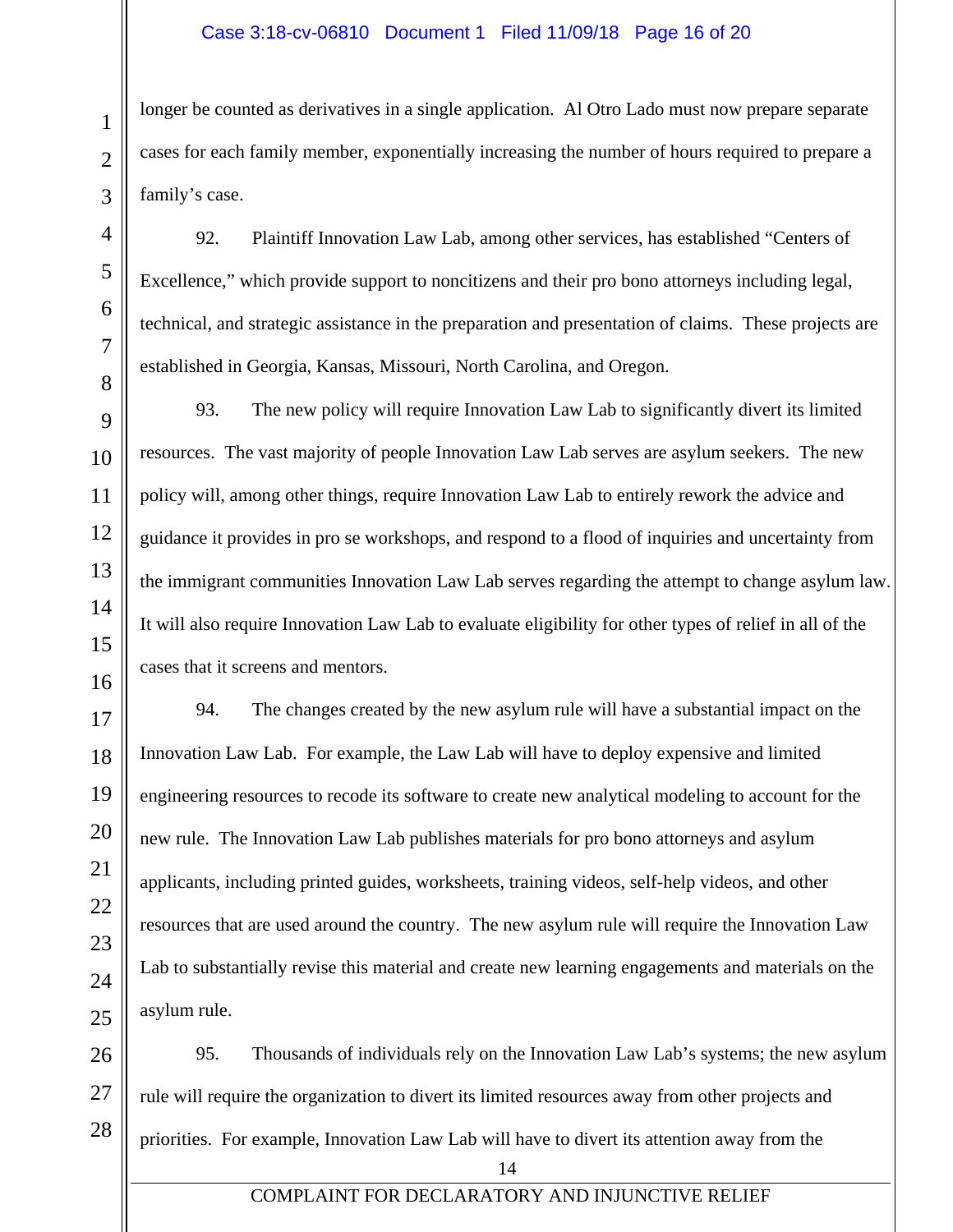#### Case 3:18-cv-06810 Document 1 Filed 11/09/18 Page 17 of 20

noncitizen population who remain eligible for asylum under the new policy and who will remain in desperate need of Innovation Law Lab's services. Innovation Law Lab will also have to divert its limited resources away from developing additional, new technologies to support and improve the rights of immigrants.

96. Plaintiff CARECEN provides immigration legal services to clients throughout Southern California. These services include affirmative and defensive representation for asylum seekers. CARECEN also educates immigrants through citizenship classes, trainings to develop organizing and advocacy skills, and workshops to facilitate the integration of immigrants into their communities. CARECEN also helps to organize immigrant communities to advocate on behalf of their rights on specific policy items.

97. Funding for CARECEN's asylum cases is based in part on the number of cases it handles per year, and the number it anticipates serving. The rule and Proclamation will seriously harm CARECEN in multiple respects, and frustrate CARECEN's mission and divert organizational resources.

98. For example, CARECEN's mission as it relates to affirmative asylum applicants will be frustrated because the organization will be unable to assist asylum seekers who entered between ports of entry because they will no longer be eligible for asylum. CARECEN's representation of individuals who enter between ports of entry and seek asylum while in removal proceedings also will be compromised, and CARECEN will be forced to assist them in applying for withholding and CAT. The additional staff time required to handle such cases because of the more stringent standards for withholding and CAT will require diverting resources from other critical areas of work.

99. CARECEN will also have to divert resources to training staff and educating prospective clients about the effects of the new policy.

100. Plaintiffs have also been harmed because they were denied the opportunity to comment. If Defendants had provided an opportunity for notice and comment before the rule,

15

1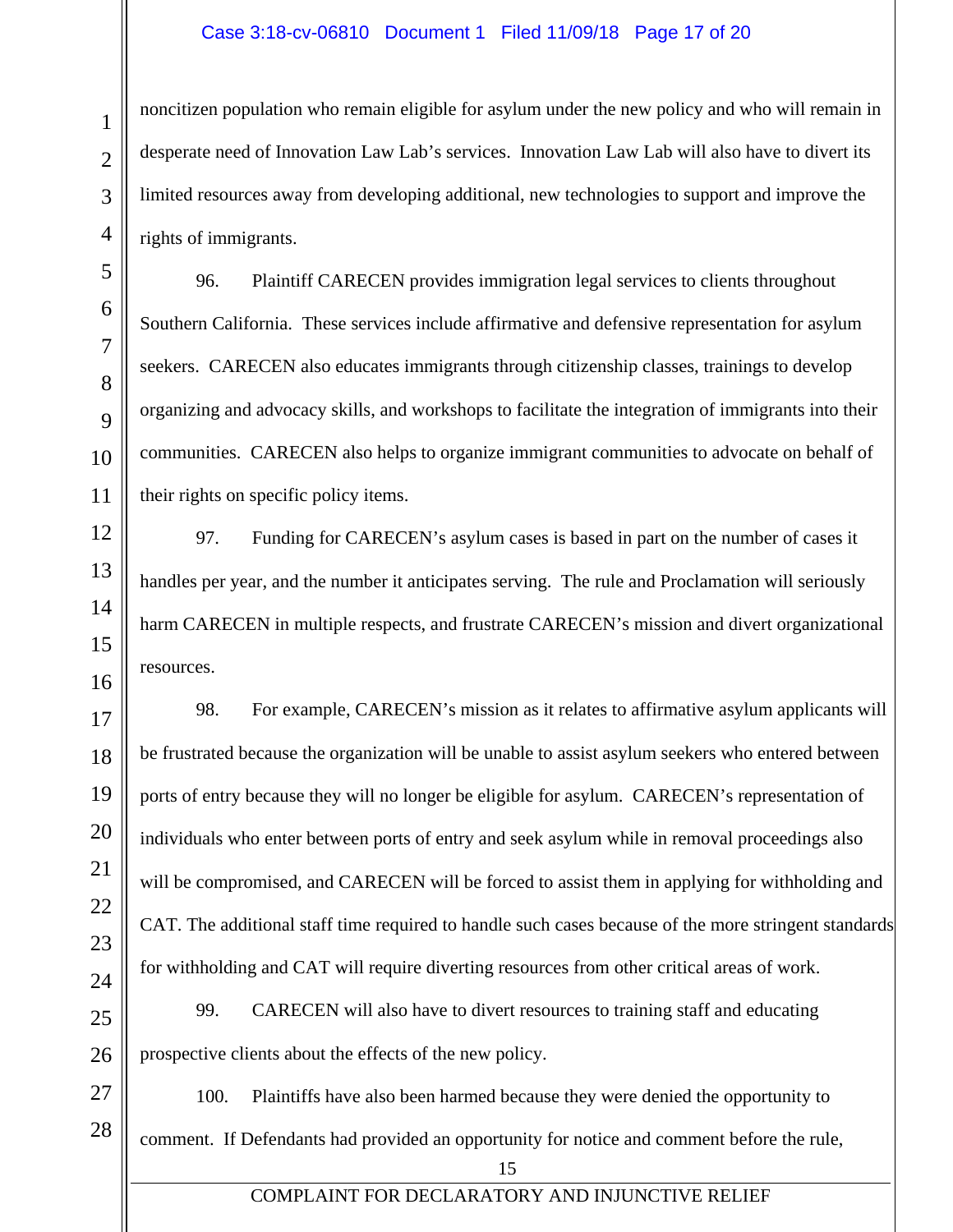Plaintiffs could have informed Defendants of their serious objections to the rule, and they may have convinced Defendants to adopt a different approach.

# **FIRST CLAIM FOR RELIEF**

## **(Violation of Immigration and Nationality Act and Administrative Procedure Act)**

101. All of the foregoing allegations are repeated and realleged as if fully set forth herein. 102. The Immigration and Nationality Act provides, with certain exceptions not relevant here, that "[a]ny alien who is physically present in the United States or who arrives in the United States (whether or not at a designated port of arrival and including an alien who is brought to the United States after having been interdicted in international or United States waters), irrespective of such alien's status, may apply for asylum in accordance with this section or, where applicable, section 1225(b) of this title." 8 U.S.C. § 1158(a)(1).

103. The Administrative Procedure Act, 5 U.S.C. § 706, provides that a Court "shall hold unlawful and set aside agency action, findings, and conclusions found to be  $-(A)$  arbitrary, capricious, an abuse of discretion, or otherwise not in accordance with law; (B) contrary to constitutional right, power, privilege, or immunity; [or] (C) in excess of statutory jurisdiction, authority, or limitations, or short of statutory right."

104. The Proclamation and the rule are contrary to law, including 8 U.S.C. § 1158(a)(1).

105. The President's power to suspend or restrict entry pursuant to INA § 212(f) does not encompass the ability to limit the forms of relief available to noncitizens once they have entered the country, nor does his power pursuant to INA  $\S 215(a)(1)$ .

106. The rule exceeds the authority delegated to the Attorney General by Congress in 8 U.S.C §§ 1158(b)(2)(C) and (d)(5)(B). The Attorney General lacks the authority to issue asylum bars as broad as the President's § 212(f) entry suspension authority permits.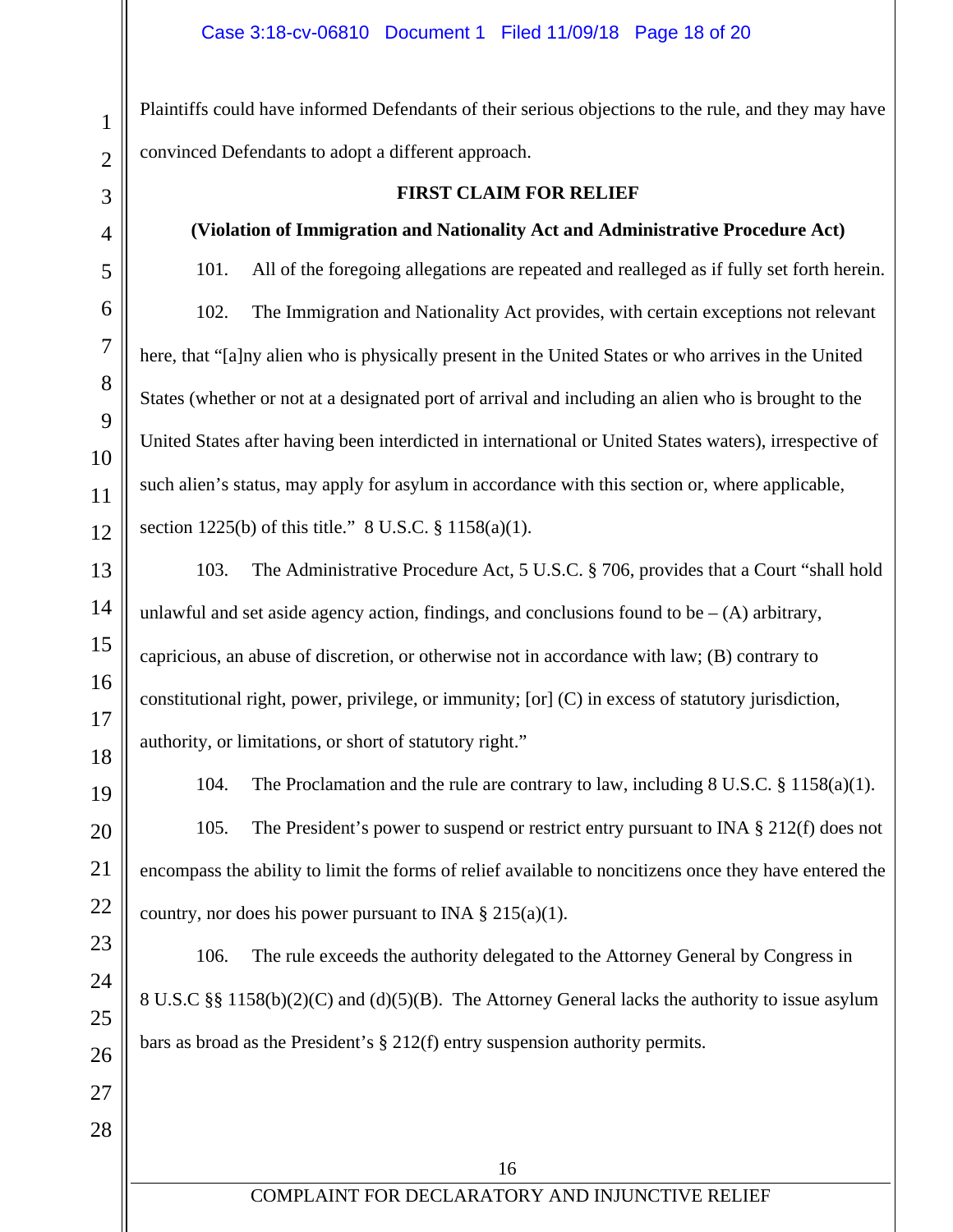## **SECOND CLAIM FOR RELIEF**

#### **(Violation of Administrative Procedure Act)**

107. All of the foregoing allegations are repeated and realleged as if fully set forth herein. 108. The APA requires notice and opportunity for comment prior to the promulgation of regulations. 5 U.S.C. §§ 553(b), (c). The Acting Attorney General and Secretary of Homeland Security failed to provide notice and an opportunity to comment in a timely manner.

109. The APA requires that a regulation be published "no less than 30 days before its effective date." 5 U.S.C. § 553(d). The Acting Attorney General and Secretary of Homeland Security failed to publish the regulation 30 days before its effective date.

110. The Acting Attorney General and Secretary of Homeland Security have not articulated reasons sufficient to shown good cause why these requirements are inapplicable, nor is the foreign affairs exception applicable.

#### **PRAYER FOR RELIEF**

**WHEREFORE**, Plaintiffs respectfully pray for the following relief:

- a. A declaration pursuant to 28 U.S.C. § 2201 that the Proclamation and interim final rule are unlawful and invalid;
- b. A preliminary and permanent injunction enjoining Defendants, their officials, agents, employees, assigns, and all persons acting in concert or participating with them from implementing or enforcing the Proclamation or interim final rule;
	- c. An order awarding Plaintiffs costs of suit, and reasonable attorneys' fees and expenses pursuant to any applicable law;
	- d. Such other and further relief as the Court deems equitable, just, and proper.